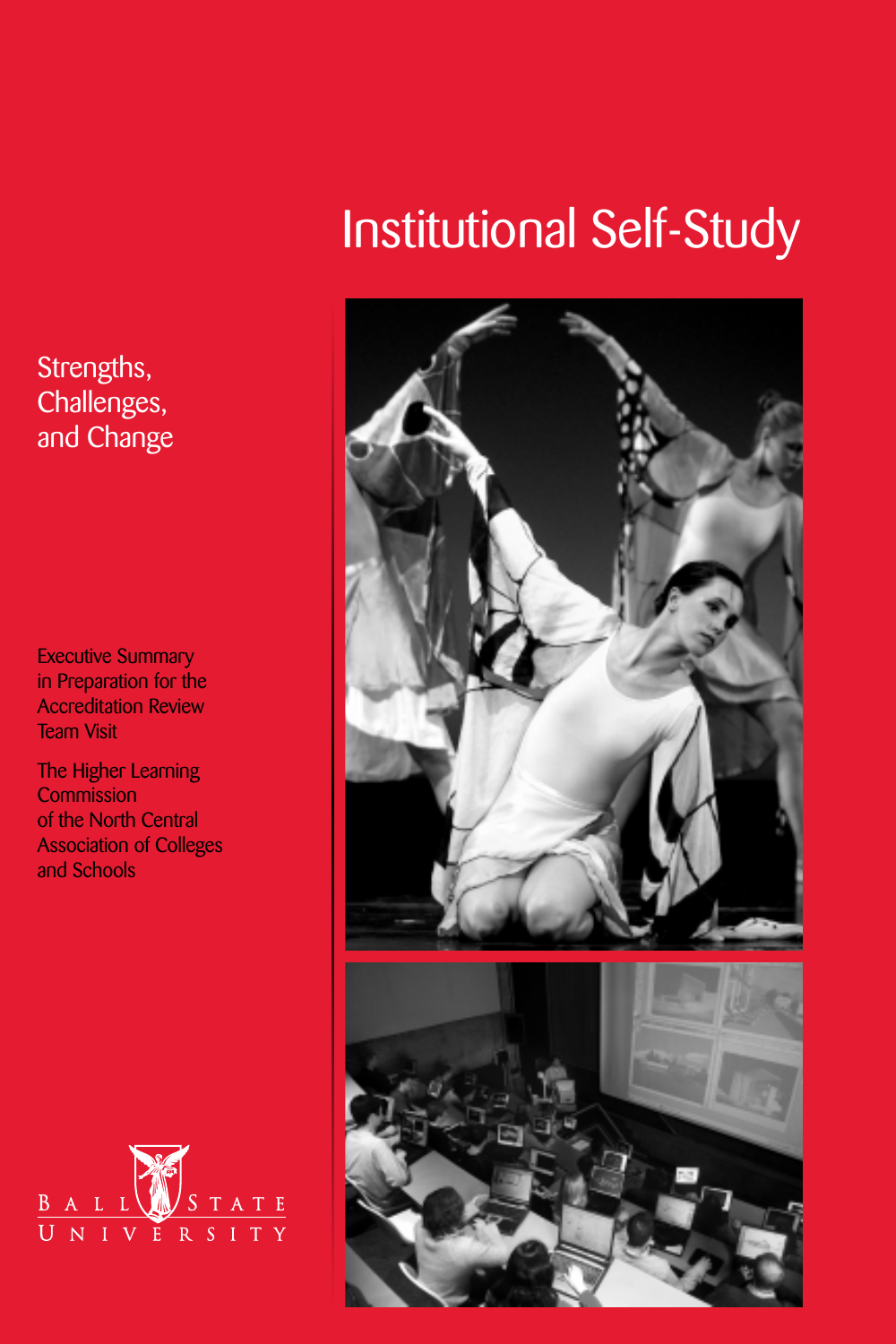

### **Introduction**

As an institution of higher education affiliated with the Higher Learning Commission of the North Central Association of Colleges and Schools, Ball State University engages in an institutional self-assessment every 10 years. This process results in submitting a formal request for reaccreditation to the commission and participating in an extensive review by a team that spends several days on the campus evaluating our policies, practices, and resources. Ball State is scheduled to host its evaluation team February 9–11.

The self-study process is an extremely valuable mechanism for evaluating institutional gr owth and development. Internal assessment provides benchmarks against which institutional effectiveness may be gauged as we implement and revise the goals outlined in our strategic plan. The self-study helps to identify challenges facing the institution as well as institutional strengths upon which we might build in responding to these challenges. Furthermore, the accreditation process pr ovides an opportunity to draw upon the expertise of consultant–evaluators who have developed, through their observations at a variety of institutions, a good overall view of the higher education community and knowledge of best practices in a wide variety of areas.

The most important part of the reaccreditation process is productive self-reflection that involves all major university constituencies. Our process began more than four years ago and has involved the work of more than 150 faculty, students, staff, and administrators who have been meeting, compiling data, interpreting patterns of evidence, and drafting sections of our self-study report for two years

to prepare for this visit. This deliberate and strategic self-examination by all major university groups has been extremely productive for us. By carefully assessing the ways in which we conduct our business in the context of our institutional mission and the expectations of both the state of Indiana and the broader academic community, we have taken an important step to ensure that Ball State remains competitive in the higher education arena. In addition, our self-study helps identify new opportunities and emerging challenges, and it helps define the boundaries of future institutional progress.

This brochure is designed to familiarize you with the major areas that the Higher Learning Commission team will review. It also outlines the strengths and future challenges identified by the Ball State self-study groups. The review team will be meeting with a wide range of individuals during its visit to campus. The self-study steering committee hopes you will use this information to prepare for these conversations. A copy of the complete self-study is available in your department and on the Web at **www.bsu.edu/nca** .

Deborah W. Balogh Director, 2004 Institutional Self-Study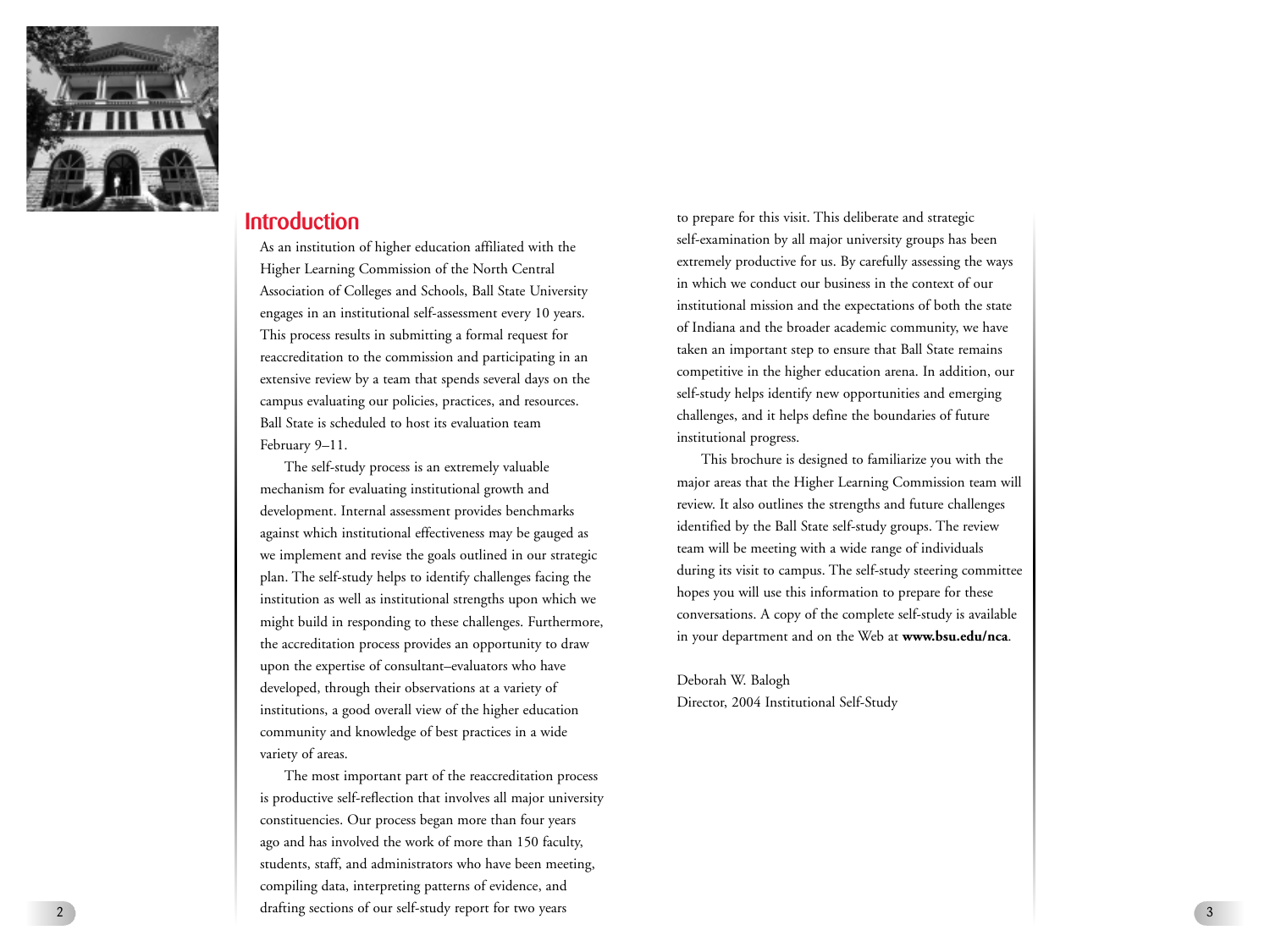

## **Significant Changes Since the 1993 Self-Study**

The 2004 Institutional Self-Study provides a comprehensive description of Ball State University's growth and progress during the past decade. Here are a few of the highlights:

- The College of Communication, Information, and Media was created in 1996 to house four academic units previously located within the College of Sciences and Humanities: journalism, communication studies, information and communication sciences, and telecommunications.
- A Building on the university's expertise in selected academic areas, several new centers have opened, including the Center for Media Design, Field Station and Environmental Education Center, Center for Sports Studies, Aquatic Biology and Fisheries Center, Software Engineering Research Center, Virginia B. Ball Center for Creative Inquiry, and Center for the Teaching of Integrity.
- A Following the implementation of selective admissions in 1997, undergraduate applications increased more than 20 percent, and the number of National Merit Scholars, Presidential Scholars, and distinction students rose dramatically. Average SAT scores increased from 986 in 1997–98 to 1040 in 2003, and freshman-to-sophomore retention rose from 69 percent in 1997–98 to 80 percent in 2003–04.
- $\bullet$  In 2002 the Policy Center on the First Year of College, sponsored by the Pew Charitable Trusts and the Atlantic Philanthropies, identified Ball State as one of the top 13 institutions offering exemplary comprehensive first-year programs.
- A President Brownell appointed a university-wide Strategic Planning Task Force in 2000, and the Board of Trustees adopted a new strategic plan and mission statement for Ball State in 2001. A Strategic Plan Assessment and

Implementation Team was appointed in 2002 to begin evaluating the progress on the implementation of the strategic plan.

- The Board of Trustees approved a 14 percent increase in tuition and fees in spring 2002 to offset shortages in state funding support. In fall 2002 the board approved a \$1,000 increase in tuition for all new students entering in fall 2003. Revenue generated from these funds were directed in support of the goals of the strategic plan.
- A Several new programs and new tracks within programs were developed between 1993 and 2002, including audiology, digital storytelling, teaching in elementary education, public administration–criminal justice track, geography, adapted physical education, adult and community education–higher education track, accounting, residential property management, social and cognitive processes, and sports journalism.
- The following new physical facilities were completed or under construction between 1993 and 2003: Alumni Center, Art and Journalism Building, Athletic Training Facility, Shafer Tower, Music Instruction Building, and McKinley Avenue Parking Structure.
- The Wings for the Future capital campaign, which ended in 1993 with gifts in excess of \$44 million, spawned a successful bridge campaign to build the Alumni Center. Ball State launched the five-year Above and Beyond campaign in 1997 with the goal of raising \$90 million. At the close of the campaign, gifts exceeded \$112 million.
- A External funding for research and sponsored programs grew from \$4.9 million in 1992–93 to \$25.2 million in 2002–03.
- A \$20 million grant from Lilly Endowment Inc., the largest grant in Ball State's history, was awarded in 2001 to support the iCommunication project, which focuses on digital media technology education and development.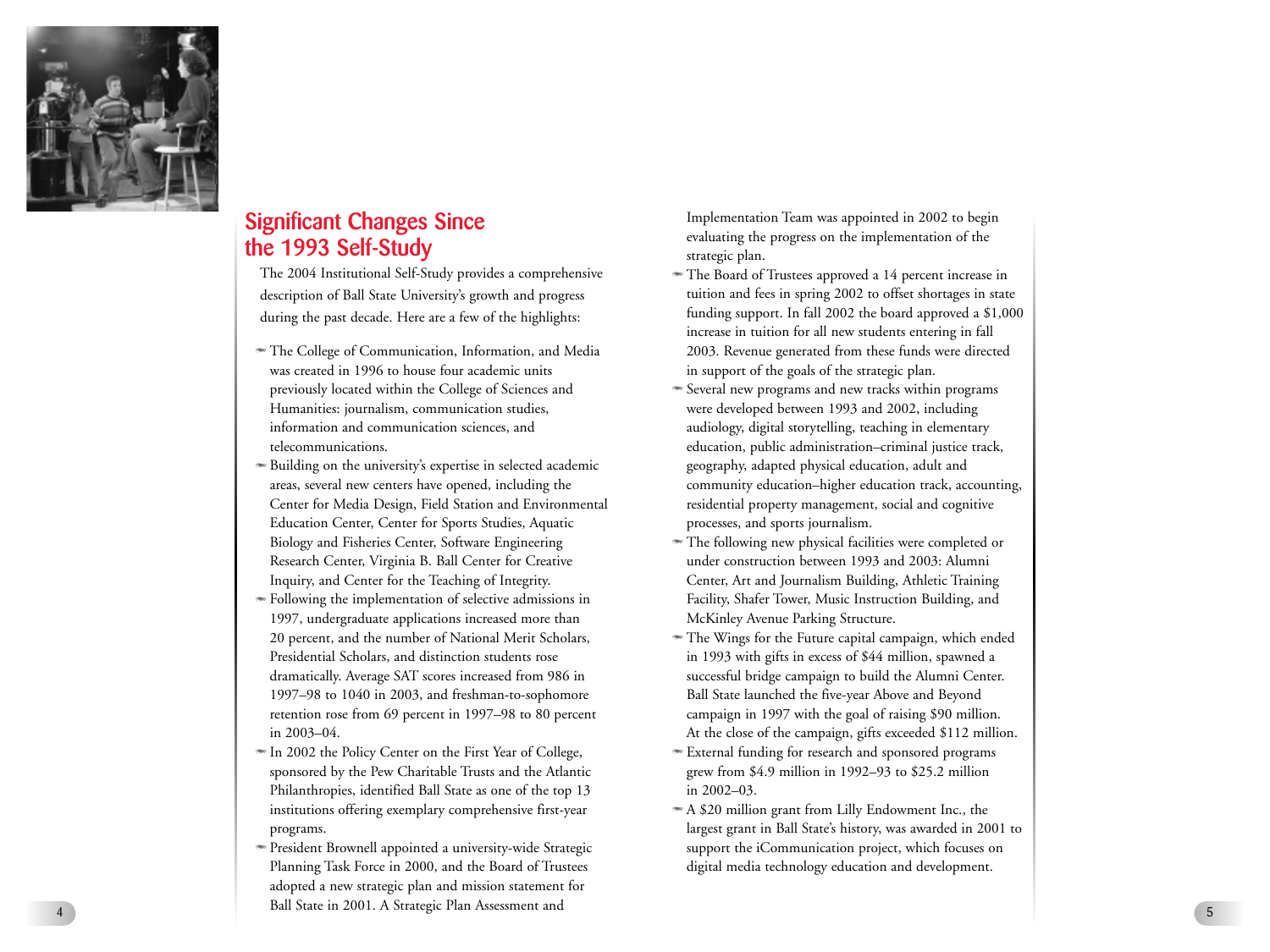

# **General Institutional Requirements (GIRs)**

The Higher Learning Commission of the North Central Association requires that an affiliated institution meet a series of minimum requirements. The self-study demonstrated that Ball State University is in compliance with these requirements, listed below:

#### **Mission**

- A It has a mission statement, formally adopted by the governing board and made public, declaring that it is an institution of higher education.
- $\bullet$  It is a degree-granting institution.

#### **Authorization**

- A It has legal authorization to grant its degrees, and it meets all the legal requirements to operate as an institution of higher education wherever it conducts its activities.
- A It has legal documents to confirm its status: not-for-profit, for-profit, or public.

#### **Governance**

- $\bullet$  It has a governing board that possesses and exercises necessary legal po wer to establish and review basic policies that govern the institution.
- A Its governing board includes public members and is sufficiently autonomous from the administration and ownership to assure the integrity of the institution.
- $\bullet$  It has an executive officer designated by the governing board to provide administrative leadership for the institution.
- $\bullet$  Its governing board authorizes the institution's affiliation with the commission.

### **Faculty**

- A It employs a faculty that has earned from accredited institutions the degrees appropriate to the level of instruction offered by the institution.
- A A sufficient number of faculty are full-time employees of the institution.
- A Its faculty has a significant role in developing and evaluating all of the institution's educational programs.

### **Educational Program**

- A It confers degrees.
- A It has degree programs in operation, with students enrolled in them.
- A Its degree programs are compatible with the institution's mission and are based on recognized fields of study at the higher education level.
- A Its degrees are appropriately named, following practices common to institutions of higher education in terms of both length and content of the program.
- A Its undergraduate degree programs include a coherent general studies requirement consistent with the institution's mission and designed to ensure breadth of knowledge and to promote intellectual inquiry.
- A It has admission policies and practices that are consistent with the institution's mission and appropriate to its educational programs.
- A It provides its students access to those learning resources and support services for its degree programs.

#### **Finance**

- $\bullet$  It has an external financial audit by a certified public accountant or a public audit agency at least every two years.
- A Its financial documents demonstrate the appropriate allocation and use of resources to support its educational programs.
- $\bullet$  Its financial practices, records, and reports demonstrate fiscal viability.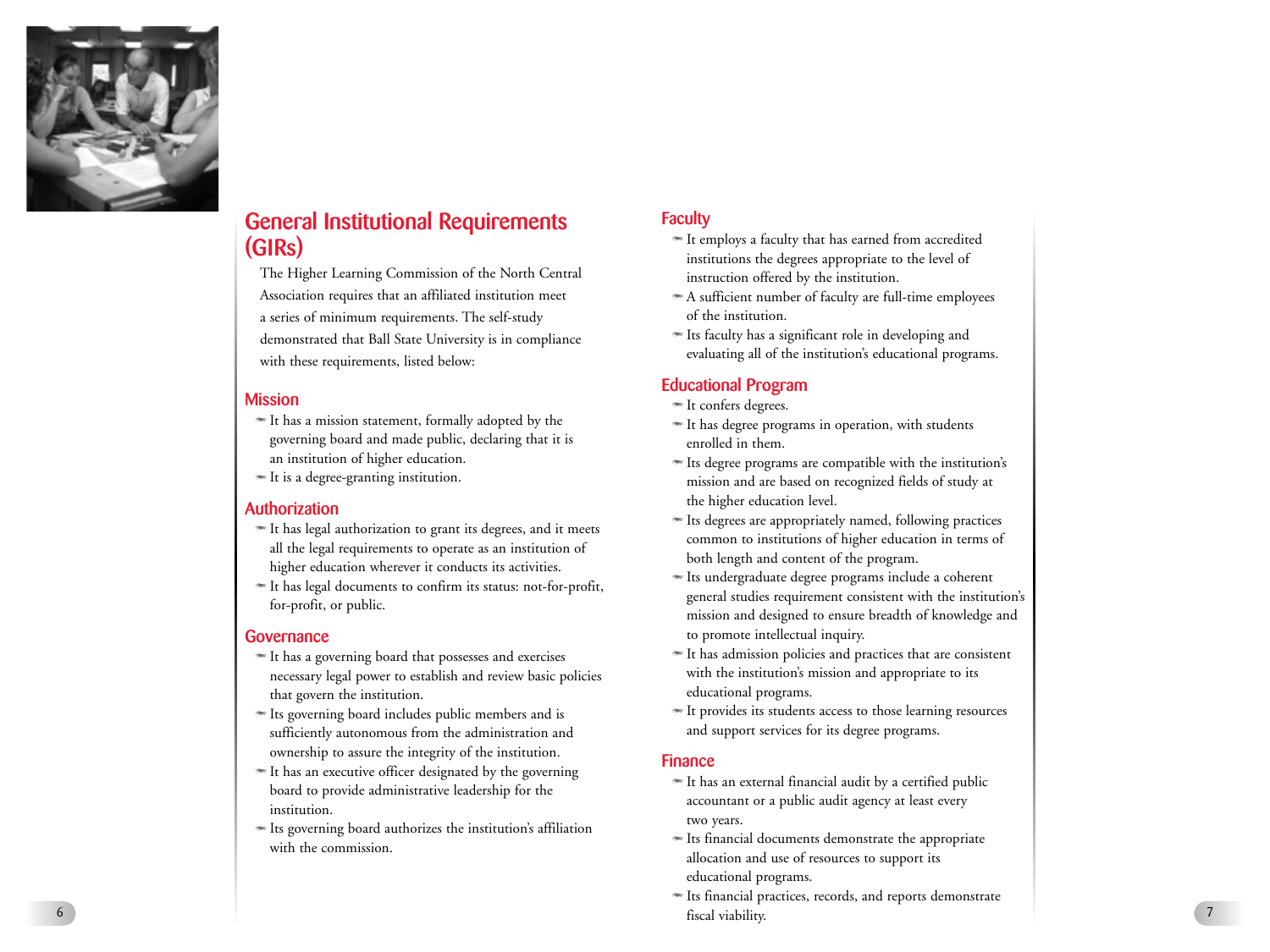

#### **Public Information**

- A Its catalog or other official documents include its mission statement along with accurate descriptions of its educational programs and degree requirements; its academic calendars; its learning resources; its admissions policies and practices; its academic and nonacademic policies directly affecting students; its charges and refund policies; and the academic credentials of its faculty and administrators.
- A It accurately discloses its standing with accrediting bodies with which it is affiliated.
- $\bullet$  It makes available upon request information that accurately describes its financial condition.

### **Criteria for Accreditation**

The Higher Learning Commission specifies that institutions pr ovide patterns of evidence demonstrating that five essential criteria are met. Each criterion is listed in the following sections, and institutional strengths, and anticipated challenges pertaining to each criterion are described.

#### **Criterion I: The institution has clear and publicly stated purposes consistent with its mission and appropriate for an institution of higher education.**

- A *Ball State University Strategic Plan 2001–2006* represents the aspirations of the full range of university constituent groups.
- $\bullet$  Cohesion exists between unit strategic plans and the university plan.
- A Revised vision and mission statements capture emphases on excellence and learner-centered values.
- A Mission, goals, and identity are regularly and clearly articulated to internal and external groups.
- A Prioritizing objectives and making the vision, mission, and goals of the institution relevant in meaningful ways

and adaptable to changing conditions are challenges for the future.

#### **Criterion II: The institution has effectively organized the human, financial, and physical resources necessary to accomplish its purposes.**

#### Institutional Organization

- A Effective collaboration between internal administrative and governing bodies and between university and external governing agencies is a strength.
- A Ball State's administrative organization complements the goals and purposes of the institution.
- A A major focus for upcoming years is a smooth and efficient transition to a new University Senate model.

#### Physical Facilities and Use of Resources

- $\triangleq$  Ball State maintains a safe and resource-rich learning environment with state-of-the-art facilities in many existing buildings.
- **Despite reductions in state appropriations, good** stewardship of university resources has allowed the maintenance of a stable student-to-faculty ratio, retention of tenure-line positions, initiation of new capital projects, and provision of high-quality technology.
- The strategic plan mandates alignment of resources to support its goals and objectives.
- A University emphasis on technology enables students to graduate with requisite skills needed to function in an information age.
- A weak state economy is likely to lead to further dependence upon external sources of support.

#### Human Resources

- A Teacher–scholar model is integrated within reward systems for faculty across colleges.
- A The number of faculty holding the appropriate terminal degree has increased 15 percent since 1993.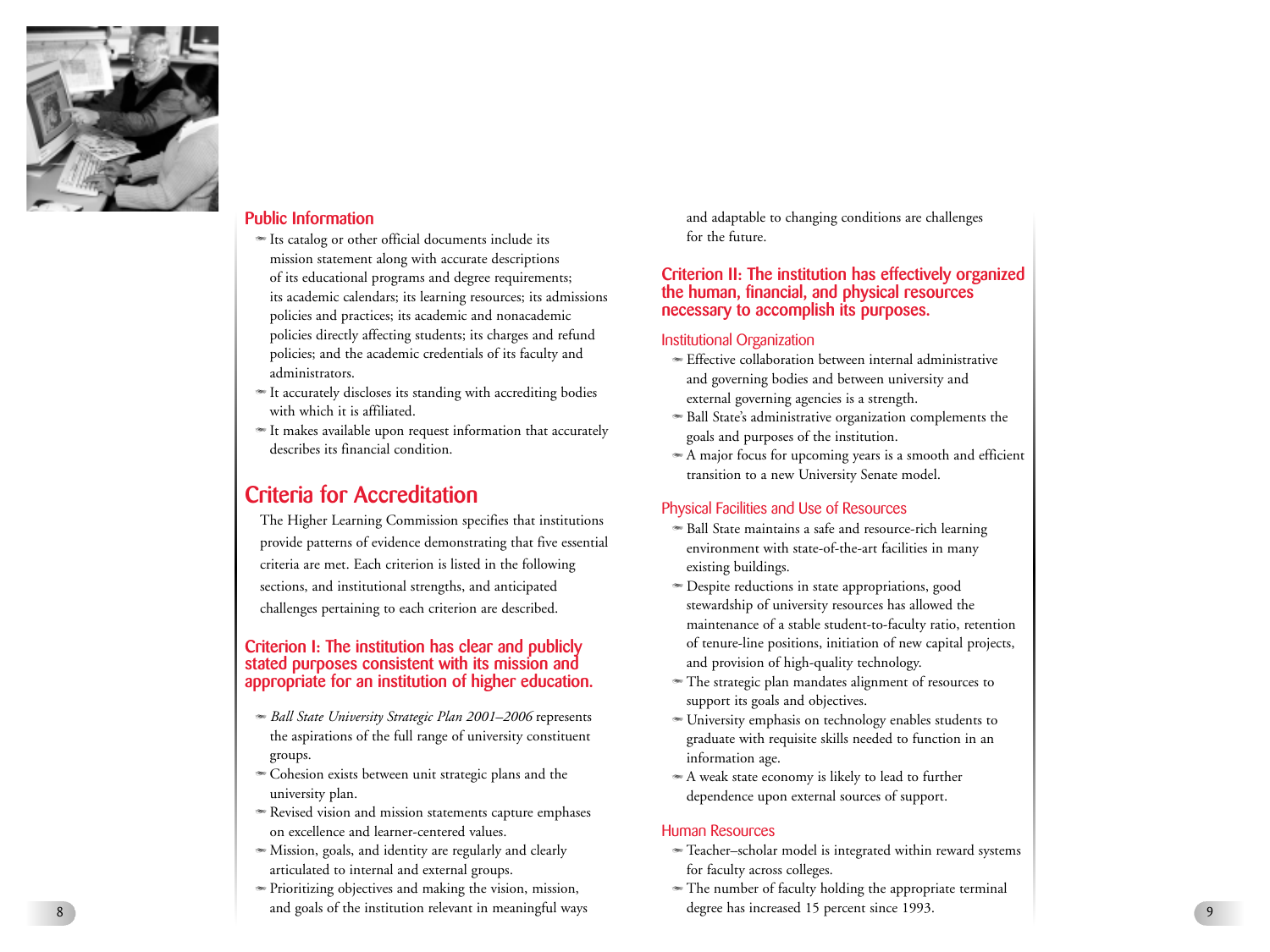

- A Maintenance of effort data and comparisons with peer institutions concerning faculty compensation demonstrate progress in providing total compensation packages that allow the university to continue attracting and retaining highly qualified faculty.
- A Significant decisions regarding benefits, representation in university governance, and voting privileges have better enfranchised contract faculty since 1993.
- A Professional development opportunities for faculty and professional, staff, and service personnel are abundant.
- $\bullet$  Continued progress is needed to further address lowerthan-optimal faculty salaries and salary compression at senior ranks.
- A Achieving a more diverse faculty is a continuing challenge.
- A Job security for well-qualified, experienced contract faculty is an emerging issue.

#### **Criterion III: The institution is accomplishing its educational and other purposes.**

#### Undergraduate and Graduate Learning

- A Retention rates, graduation rates, placement rates, student plans for further education, faculty–student collaboration, and indirect/direct measures of student learning demonstrate that Ball State is effectively accomplishing its teaching and learning mission.
- Ball State's assessment plan is an integral activity driving curricular revision and is playing a key role in the evolution of the University Core Curriculum.
- $\bullet$  Courses of study are well defined, coherent, and academically rigorous.
- A Established curriculum and review committees, primarily comprising faculty, oversee and approve curricular changes and granting of credit.
- $\bullet$  Ball State has successfully made the transition to a more selective admissions policy resulting in stronger academic credentials of incoming freshmen and a dramatically <sup>10</sup>

increased rate of retention from the first year to the second year.

- A Graduate education enrollment has experienced significant growth, especially in teacher education.
- A Graduate programs have become steadily more strategic in offering and revising courses based upon continuous assessment and through internal and external reviews.
- A University Core Curriculum is a model for general education, program development, assessment, and curricular revision.
- $\bullet$  Faculty members control the teaching of extended education courses, and they are assisted with the development of materials for these courses by university personnel using the latest technology and delivery systems.
- **Ball State supports numerous interdisciplinary research** centers that benefit students with interests and needs beyond what single departments can provide.
- $\triangleq$  Although alignment between undergraduate curricula and the university mission and strategic plan is clear, the alignment of these values with graduate program offerings requires further articulation.
- A As the academic assessment plan continues to mature, the institution is challenged to preserve the strengths of a decentralized system while becoming better able to measure some objectives at the university level.
- As extended education programs grow, the university will need to adapt its advising services to better support students in these programs.

#### Faculty Accomplishments

- A Faculty development programs supporting the teacher–scholar model have increased significantly during the past decade.
- A The quality and quantity of scholarship and professional service offered by the faculty at the national and international levels are significant.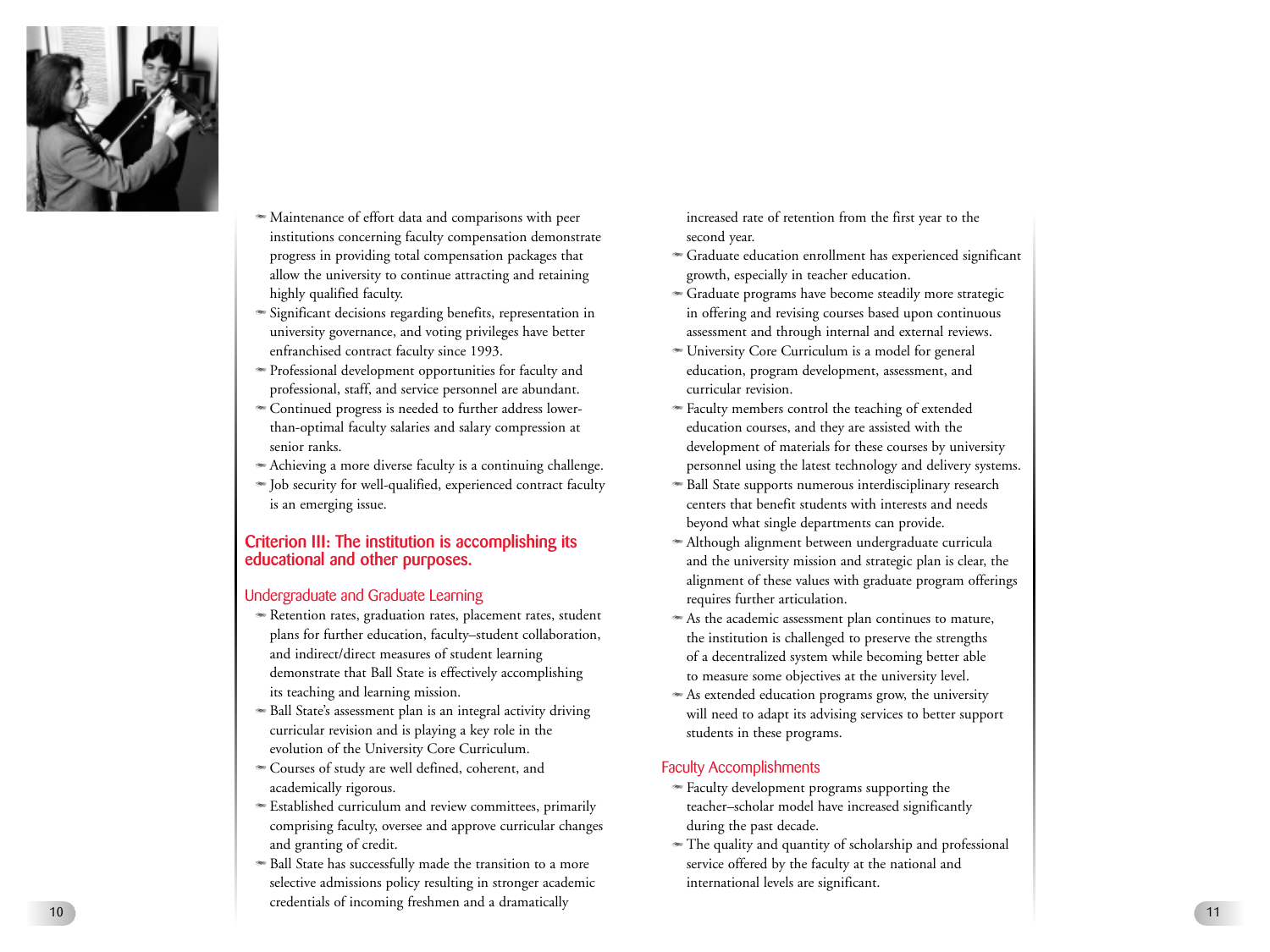

- A External funding for research and sponsored programs climbed to \$25.2 million in 2002–03.
- <sup>■</sup> Ball State must continue to work to ensure new faculty receive adequate guidance about how to integrate the teacher–scholar model in their teaching, research, and service.
- As the university's strategic plan continues to evolve, new sources of financial assistance for research facilities and equipment for beginning faculty will need to be identified to support the scholarly productivity of beginning faculty.

#### Student Support

- $\bullet$  Ball State has received national recognition for academic support initiatives in University College, study abroad opportunities, and out-of-class and cocurricular activities.
- A Cooperation between the academic and student affairs divisions has resulted in a set of learning outcomes that ar e interdisciplinary and developmental in nature and are not limited to learning that occurs only in the classroom.
- A Maintaining optimal enrollment levels and continuing to attract academically talented students in the face of uncertain state appropriations continue to be challenges.
- A Increasing the competitiveness of graduate student stipends is addressed by the university's strategic plan but continues to be a concern.
- <sup>■</sup> As the university continues to articulate its teacher–scholar model, the institution will be challenged to maintain a balance that is consistent with its mission and resources.

#### Community Relationships

- A Strong academic programs in fields such as education, communication, arts and culture, fitness, social services, natural sciences, architecture, and business have fostered the development of valuable community relationships throughout the state.
- A Growth in interdependencies between higher education and local and state economic development initiatives will 12

challenge the institution to define the appropriate boundaries for the university.

A Keeping the Ball State message to external audiences alive is a challenge in the absence of a permanent operating budget to support university marketing initiatives.

#### **Criterion IV: The institution can continue to accomplish its purpose and strengthen its educational effectiveness.**

- A Whether shaping its biennial budget request, addressing fluctuating enrollment, shaping effective marketing strategies, or developing innovative retention programs, the university strategically responds to anticipated and unanticipated challenges.
- **Ball State's most recent planning process was inclusive and** has become embedded in the university's decision-making processes, including those related to resource allocation.
- A Strong academic assessment and institutional research activities inform the university's planning processes and clarify institutional purposes by monitoring and supporting decisions that strengthen institutional effectiveness and reinforce the importance of student learning.
- Alignment of unit plans with the university strategic plan demonstrates the deep commitment of all stakeholders within the institution to a strategic planning framework of operation.
- A Through tuition increases, the university is able to dedicate funds to strengthen institutional effectiveness in ways that support the strategic plan.
- The university strategic plan is complex, and maintaining the congruency of unit plans with the overall plan will be a challenge.
- $\bullet$  Continuing to find ways to align the university's purposes and student needs in the context of uncertainties in the biennial state-level appropriations process is a concern.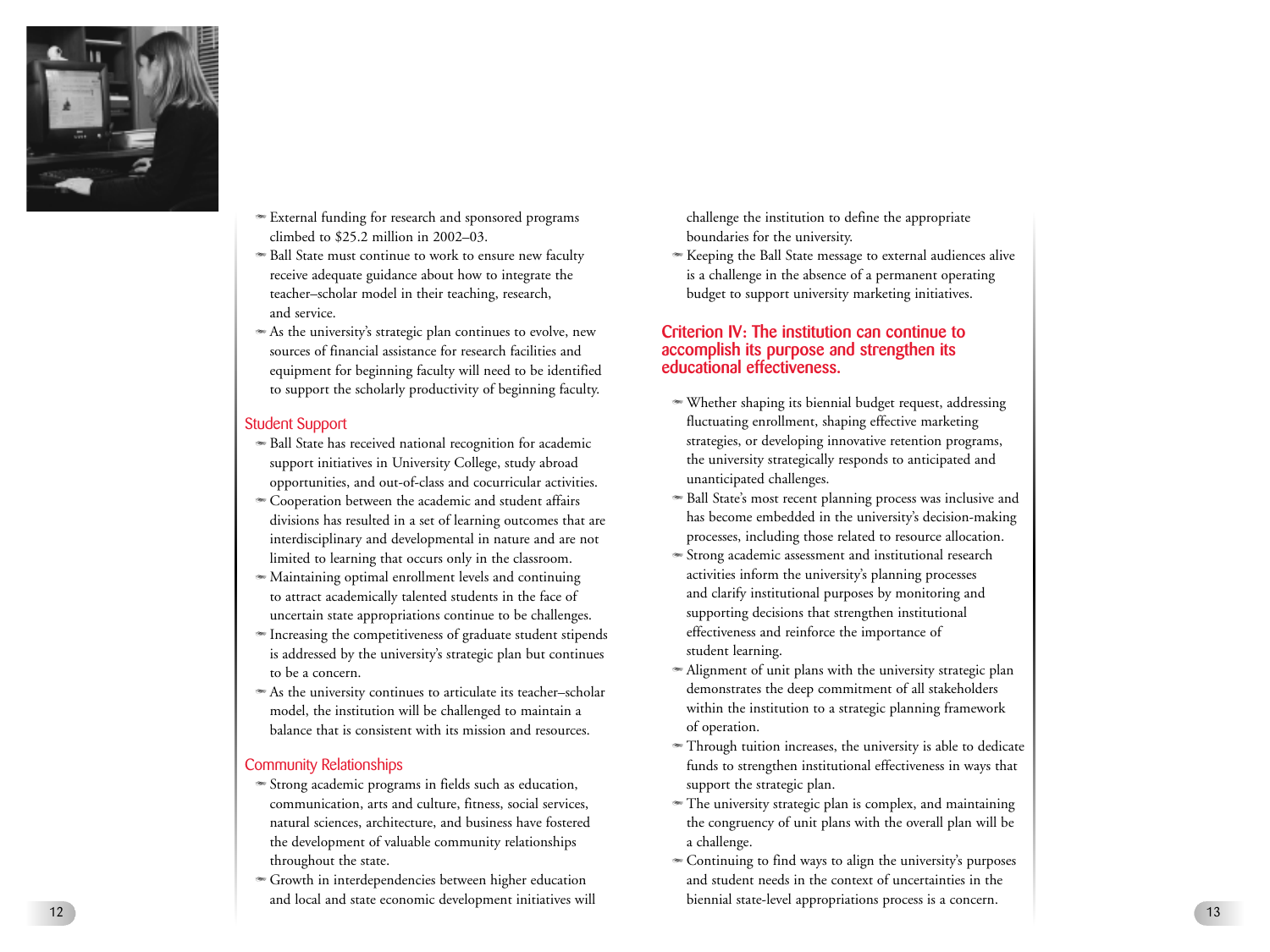

#### **Criterion V: The institution demonstrates integrity in its policies and relationships.**

- The value Ball State places on integrity is explicit in the university's mission statement.
- A Policies related to maintaining integrity in all aspects of university business are clear, available, and accessible to appropriate groups.
- $\bullet$  Such policies keep pace with state and federal regulations and with current practices in higher education.
- A To maintain integrity, the university must continue to systematically inform its members of relevant policies in a timely manner .

### **Responding to Concerns of the 1993 Reaccreditation Team**

Ball State's last accreditation evaluation visit in 1993 resulted in the renewal of the university's accreditation. The 1993 team noted several strengths, including the strategic articulation of the institution's mission, the strength of faculty commitment, a university-wide assessment plan, the successful integration of technology in educational practices, good support for faculty development, sound financial management, high-quality physical facilities, positiv e community relationships, strong student advising programs, and the pr ovision of distance education opportunities. These areas continue to be strengths today.

The 1993 accreditation team also outlined some concerns in its review. These concerns and a detailed analysis of Ball State's responses to them are provided in the complete self-study report. Most of the 10 concerns raised in 1993 are no longer issues for the institution. A few, although diminished in significance, have not been completely 14 resolved and need continued attention. The strategies the

university is employing to address these issues are presented in the self-study report, as is their relationship to the *Ball State University Strategic Plan 2001–2006*.

### **Request for Institutional Change**

Ball State University is requesting permission from the Higher Learning Commission to offer carefully selected undergraduate and graduate courses, credit certificates, and degree programs electronically without geographic boundaries. This request, which will be evaluated by the reaccreditation team when it visits the campus in February, is based on the success of the university's distance education efforts to date and the alignment of the pr ovision of distance education with several goals in the university's strategic plan.